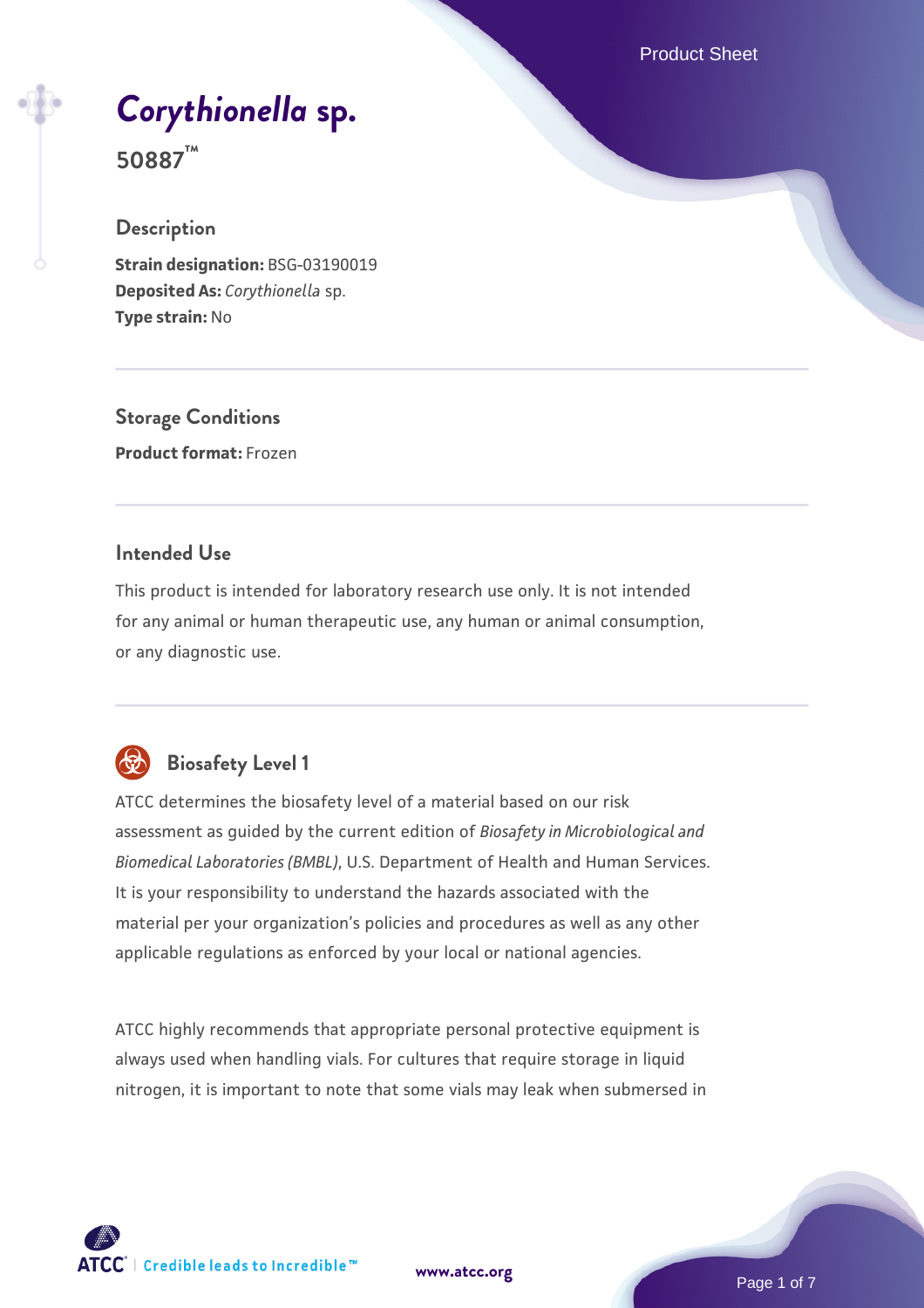#### **[Corythionella](https://www.atcc.org/products/50887) [sp.](https://www.atcc.org/products/50887) Corythionella** sp. **50887**

liquid nitrogen and will slowly fill with liquid nitrogen. Upon thawing, the conversion of the liquid nitrogen back to its gas phase may result in the vial exploding or blowing off its cap with dangerous force creating flying debris. Unless necessary, ATCC recommends that these cultures be stored in the vapor phase of liquid nitrogen rather than submersed in liquid nitrogen.

#### **Certificate of Analysis**

For batch-specific test results, refer to the applicable certificate of analysis that can be found at www.atcc.org.

#### **Growth Conditions**

**Medium:**  [ATCC Medium 1525: Seawater 802 medium](https://www.atcc.org/-/media/product-assets/documents/microbial-media-formulations/1/5/2/5/atcc-medium-1525.pdf?rev=a388414940634267b7071e94a0def7b3) **Instructions for complete medium:** ATCC Medium 1525 inoculated with *Klebsiella pneumoniae* subsp. *pneumoniae* (ATCC® 700831) **Temperature:** 25°C **Incubation:** grown with Klebsiella pneumoniae subsp. pneumoniae ATCC 700831 and mixed bacteria

#### **Handling Procedures**

#### **Culture maintenance:**

Subculture every two weeks to a fresh T-25 flask of bacterized medium in the following manner:

1. Vigorously agitate the flask and aseptically transfer 0.5 ml from a growing culture to a T-25 tissue culture flask containing 10.0 ml of ATCC medium 1525 bacterized with *Klebsiella pneumoniae* subsp. *pneumoniae* (ATCC® 700831)

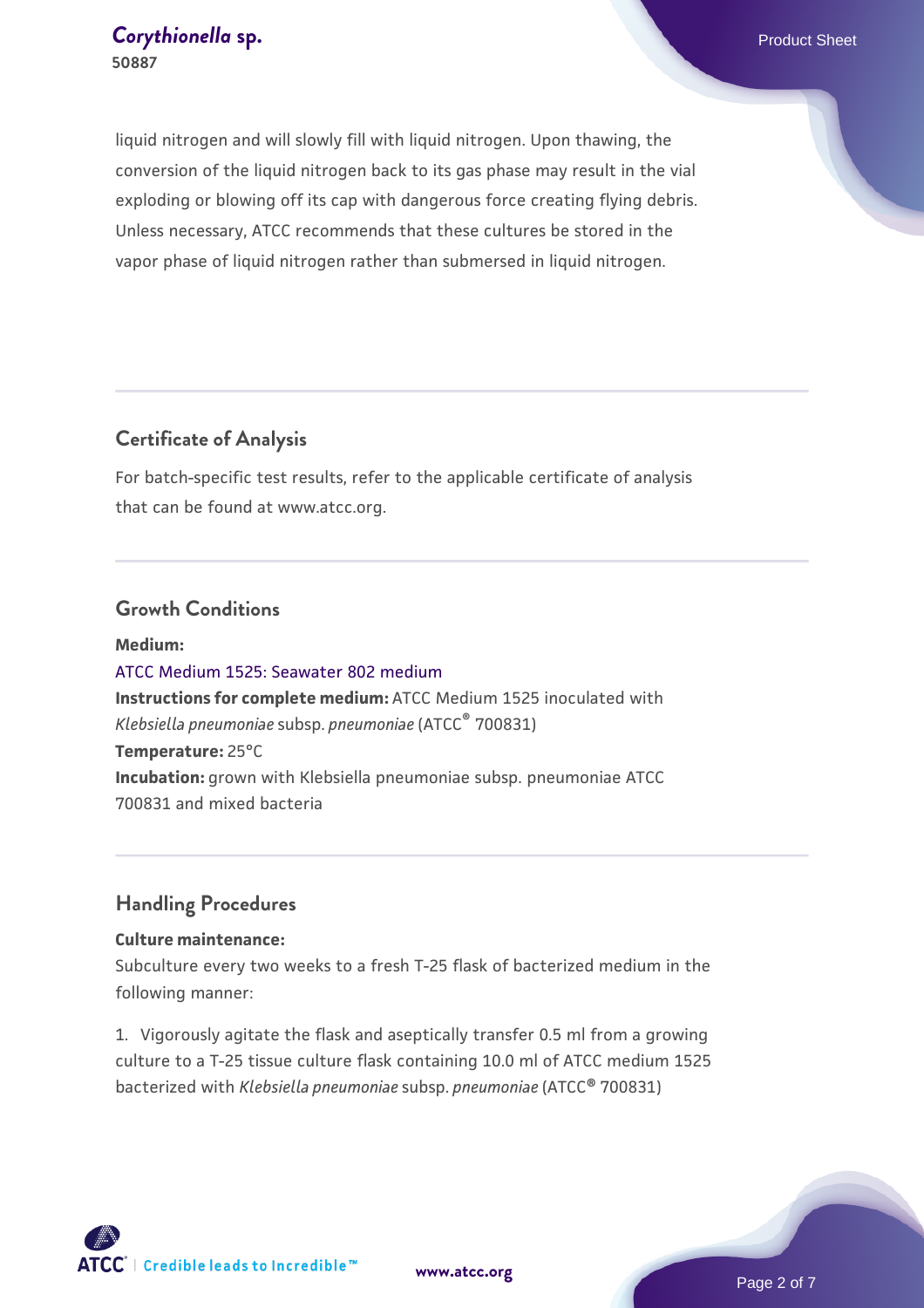2. Incubate flask at 25°C with the cap on tightly.

## **Reagents for cryopreservation:**

Cryoprotective Solution

| <b>DMSO</b> | $2.0$ ml |
|-------------|----------|
|             |          |

Fresh growth medium w/o bacteria 3.0 ml

**Cryopreservation:** 1. Mix the components in the order listed. When the medium is added to the DMSO the solution will warm up due to chemical heat.

2. Harvest cells from a culture that is at or near peak density by filtration and centrifugation at 800 x g for 5 min.

3. Adjust the concentration of cells at least  $2 \times 10^6$ /ml in fresh medium.

4. Mix the cell preparation and the cryoprotective solution in equal portions.

5. Dispense in 0.5 ml aliquots into 1.0 - 2.0 ml sterile plastic screw-capped cryules (special plastic vials for cryopreservation).

6. Place vials in a controlled rate freezing unit. From room temperature cool at -1°C/min to -40°C. If freezing unit can compensate for the heat of fusion, maintain rate at -1 C/min through heat of fusion. At -40°C plunge ampules into liquid nitrogen. Alternatively, place the vials in a Nalgene 1°C freezing apparatus. Place the apparatus at -80°C for 1.5 to 2 hours and then plunge ampules into liquid nitrogen. (The cooling rate in this apparatus is approximately

 $-1$ °C/min.)

7. Ampules are stored in either the vapor or liquid phase of a nitrogen refrigerator.

8. To establish a culture from the frozen state place the vial in a 35°C water bath. Immerse the vial to a level just above the surface of the frozen material. Do not agitate the vial.

Immediately after thawing, do not leave in water bath, aseptically remove the contents of the ampule and inoculate into a T-25 tissue culture flask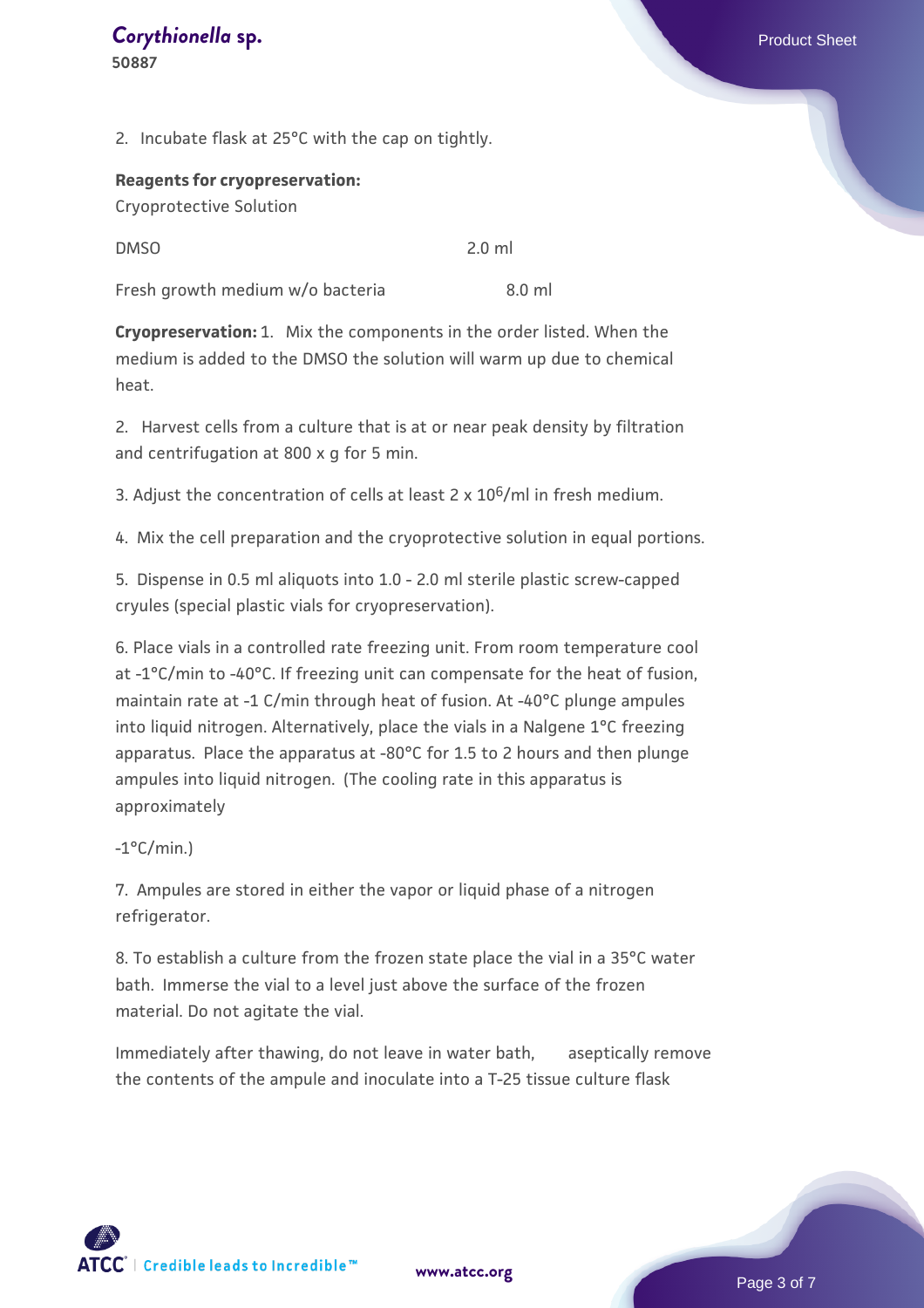#### **[Corythionella](https://www.atcc.org/products/50887) [sp.](https://www.atcc.org/products/50887) Corythionella** sp. **50887**

containing 10 ml ATCC medium 1525 bacterized with *Klebsiella pneumoniae* subsp. *pneumoniae* (ATCC® 700831).

9. Incubate at 25°C with the cap screwed on tightly.

10. Once the culture is established, vigorously agitate the flask and aseptically transfer 0.5 ml to 10.0 ml of bacterized ATCC medium 1525.

11. Follow the protocol for maintenance of culture.

#### **Notes**

Additional information on this culture is available on the ATCC web site at www.atcc.org.

While every effort is made to insure authenticity and reliability of strains on deposit, ATCC is not liable for damages arising from the misidentification or misrepresentation of cultures.

ATCC recommends that individuals contemplating commercial use of any culture first contact the originating investigator to negotiate an agreement. Third party distribution of this culture is discouraged, since this practice has resulted in the unintentional spreading of contaminated cultures.

© ATCC, 2001

ATCC is a registered trademark of the American Type Culture Collection

(06/01) TAN

#### **Material Citation**



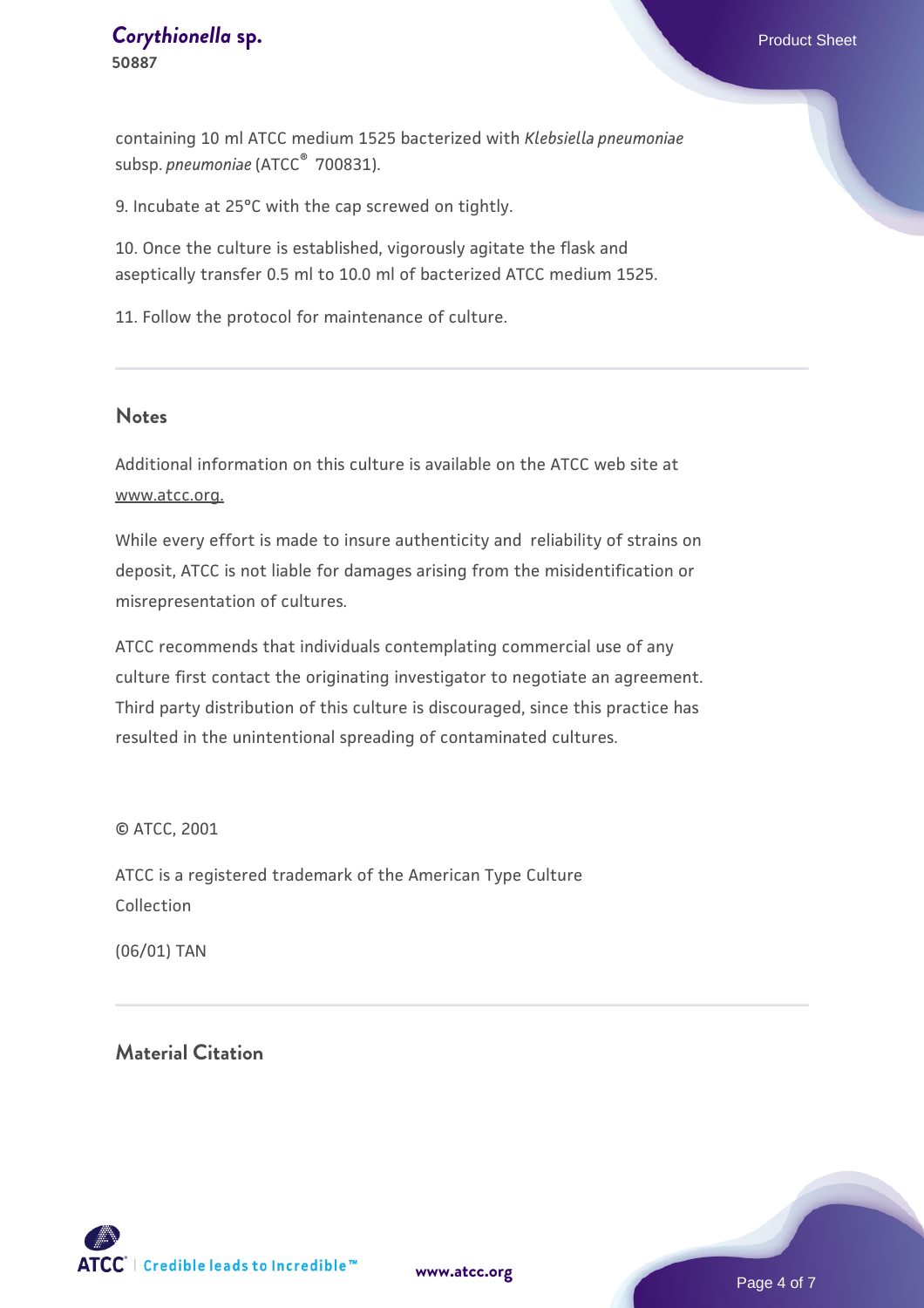# *[Corythionella](https://www.atcc.org/products/50887)* [sp.](https://www.atcc.org/products/50887) **Exercía de La Corythionella** sp.

**50887**

If use of this material results in a scientific publication, please cite the material in the following manner: *Corythionella* sp. (ATCC 50887)

#### **References**

References and other information relating to this material are available at www.atcc.org.

#### **Warranty**

The product is provided 'AS IS' and the viability of  $ATCC<sup>®</sup>$  products is warranted for 30 days from the date of shipment, provided that the customer has stored and handled the product according to the information included on the product information sheet, website, and Certificate of Analysis. For living cultures, ATCC lists the media formulation and reagents that have been found to be effective for the product. While other unspecified media and reagents may also produce satisfactory results, a change in the ATCC and/or depositor-recommended protocols may affect the recovery, growth, and/or function of the product. If an alternative medium formulation or reagent is used, the ATCC warranty for viability is no longer valid. Except as expressly set forth herein, no other warranties of any kind are provided, express or implied, including, but not limited to, any implied warranties of merchantability, fitness for a particular purpose, manufacture according to cGMP standards, typicality, safety, accuracy, and/or noninfringement.

#### **Disclaimers**

This product is intended for laboratory research use only. It is not intended for any animal or human therapeutic use, any human or animal consumption,

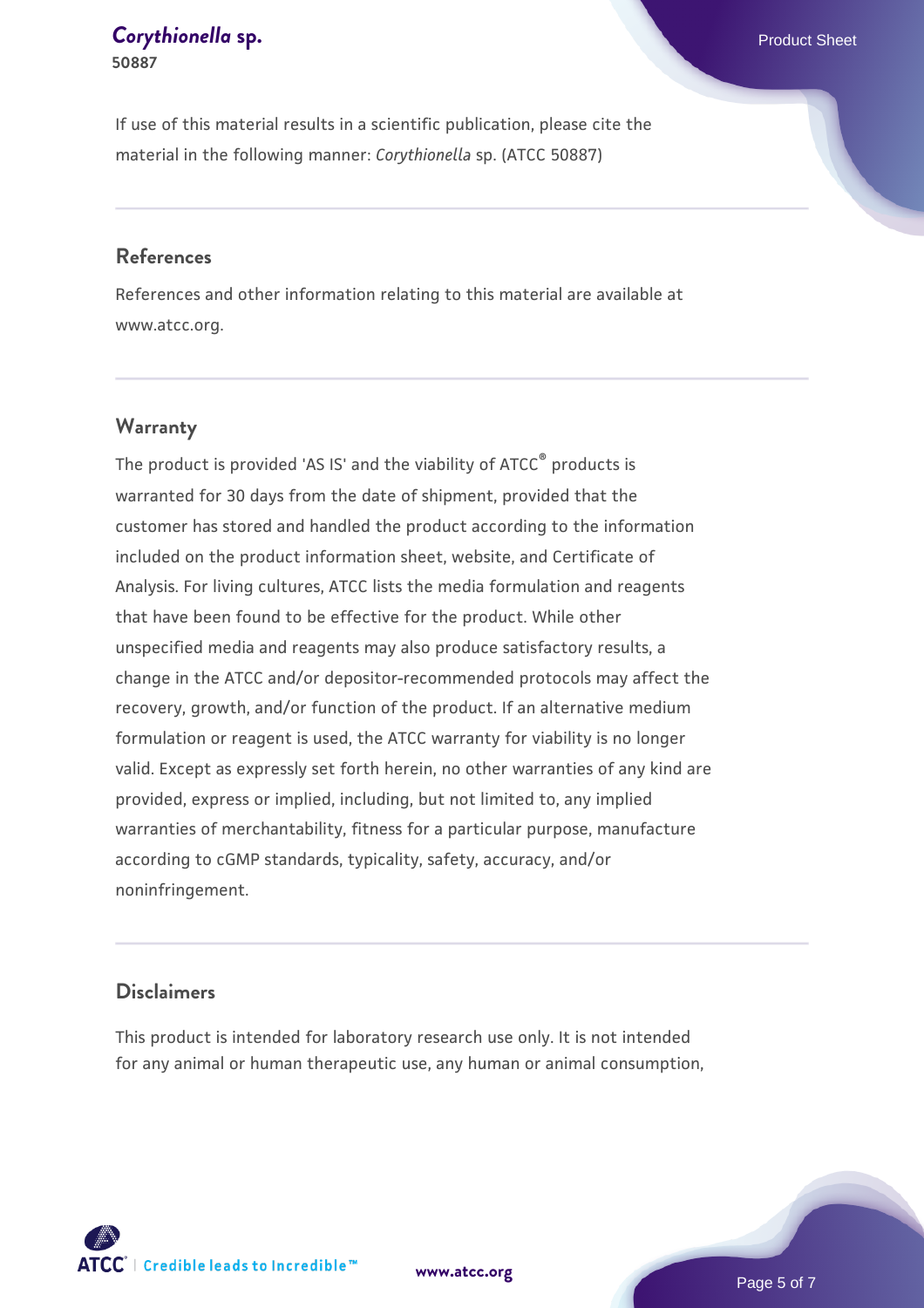#### *[Corythionella](https://www.atcc.org/products/50887)* [sp.](https://www.atcc.org/products/50887) **Exercía de La Corythionella** sp. **50887**

or any diagnostic use. Any proposed commercial use is prohibited without a license from ATCC.

While ATCC uses reasonable efforts to include accurate and up-to-date information on this product sheet, ATCC makes no warranties or representations as to its accuracy. Citations from scientific literature and patents are provided for informational purposes only. ATCC does not warrant that such information has been confirmed to be accurate or complete and the customer bears the sole responsibility of confirming the accuracy and completeness of any such information.

This product is sent on the condition that the customer is responsible for and assumes all risk and responsibility in connection with the receipt, handling, storage, disposal, and use of the ATCC product including without limitation taking all appropriate safety and handling precautions to minimize health or environmental risk. As a condition of receiving the material, the customer agrees that any activity undertaken with the ATCC product and any progeny or modifications will be conducted in compliance with all applicable laws, regulations, and guidelines. This product is provided 'AS IS' with no representations or warranties whatsoever except as expressly set forth herein and in no event shall ATCC, its parents, subsidiaries, directors, officers, agents, employees, assigns, successors, and affiliates be liable for indirect, special, incidental, or consequential damages of any kind in connection with or arising out of the customer's use of the product. While reasonable effort is made to ensure authenticity and reliability of materials on deposit, ATCC is not liable for damages arising from the misidentification or misrepresentation of such materials.

Please see the material transfer agreement (MTA) for further details regarding the use of this product. The MTA is available at www.atcc.org.

#### **Copyright and Trademark Information**

© ATCC 2021. All rights reserved.

ATCC is a registered trademark of the American Type Culture Collection.



**[www.atcc.org](http://www.atcc.org)**

Page 6 of 7